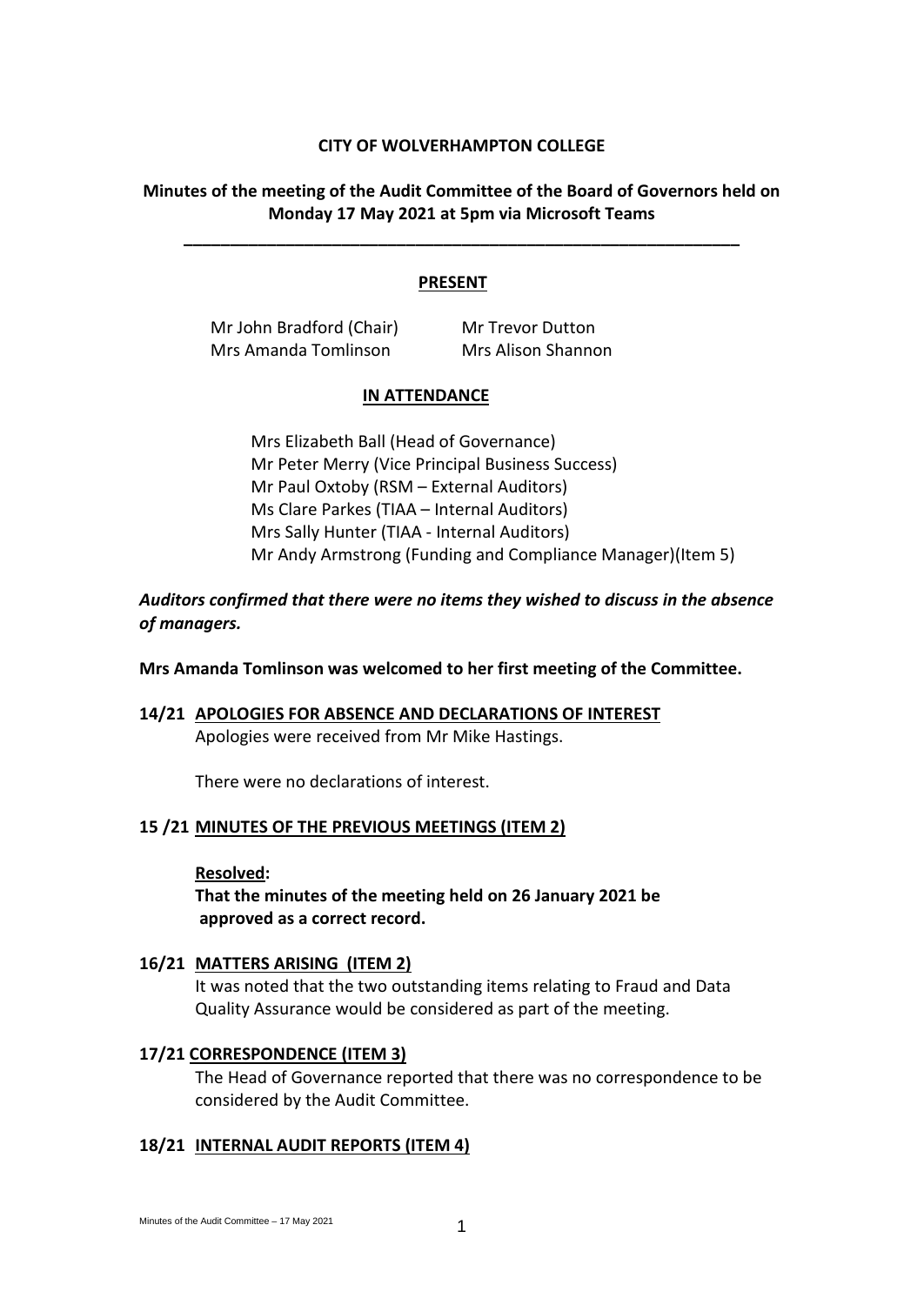## **(a) Financial Business Planning**

The Internal auditors presented the report and advised that overall the review had resulted in a level of reasonable assurance.

Two recommendations had been made in the report one of which was rated as important and the second as routine.

It was noted that the important recommendation related to the lack of evidence of validation of the spreadsheet model used for financial planning. The recommendation did recognise that an Independent Business Review had been carried out in 2019 and that the figures had been used as a basis for further forecasting and sensitivity analysis.

The Internal Auditors stated however, that there was no indication of, or evidence supporting, an intention to validate the structure and formulae of the model.

It was noted that management did not accept this recommendation and the Chair commented that this was unusual and as a result merited further discussion.

The member of the Internal Audit Team that had carried out the review reported that whilst the Vice Principal Business Success may have evidence that the spreadsheet model had been validated, at the time of the review this was not available and as a result the recommendation had been included in the report.

The Vice Principal Business Success confirmed that an Independent Business Review had been undertaken by BDO in the autumn of 2019 on behalf of Barclays Bank at significant cost and that the College would not obtain value from repeating this work and expense.

He advised that the spreadsheet model used for the financial planning in the longer term to assess future viability and consider different options had formed the cornerstone of the review and that whilst the significant amount of correspondence which had taken place at the time had not been provided to the Internal Auditors, a copy of the report had been.

It was noted that two members of the Committee had been Governors at the time of the review and the Committee were advised that if the they were content with the work that had been carried out by BDO the recommendation would remain, but would not form part of the follow up reporting.

The Internal Auditors stated that the recommendation was very specific about having the structure validated and that having considered the available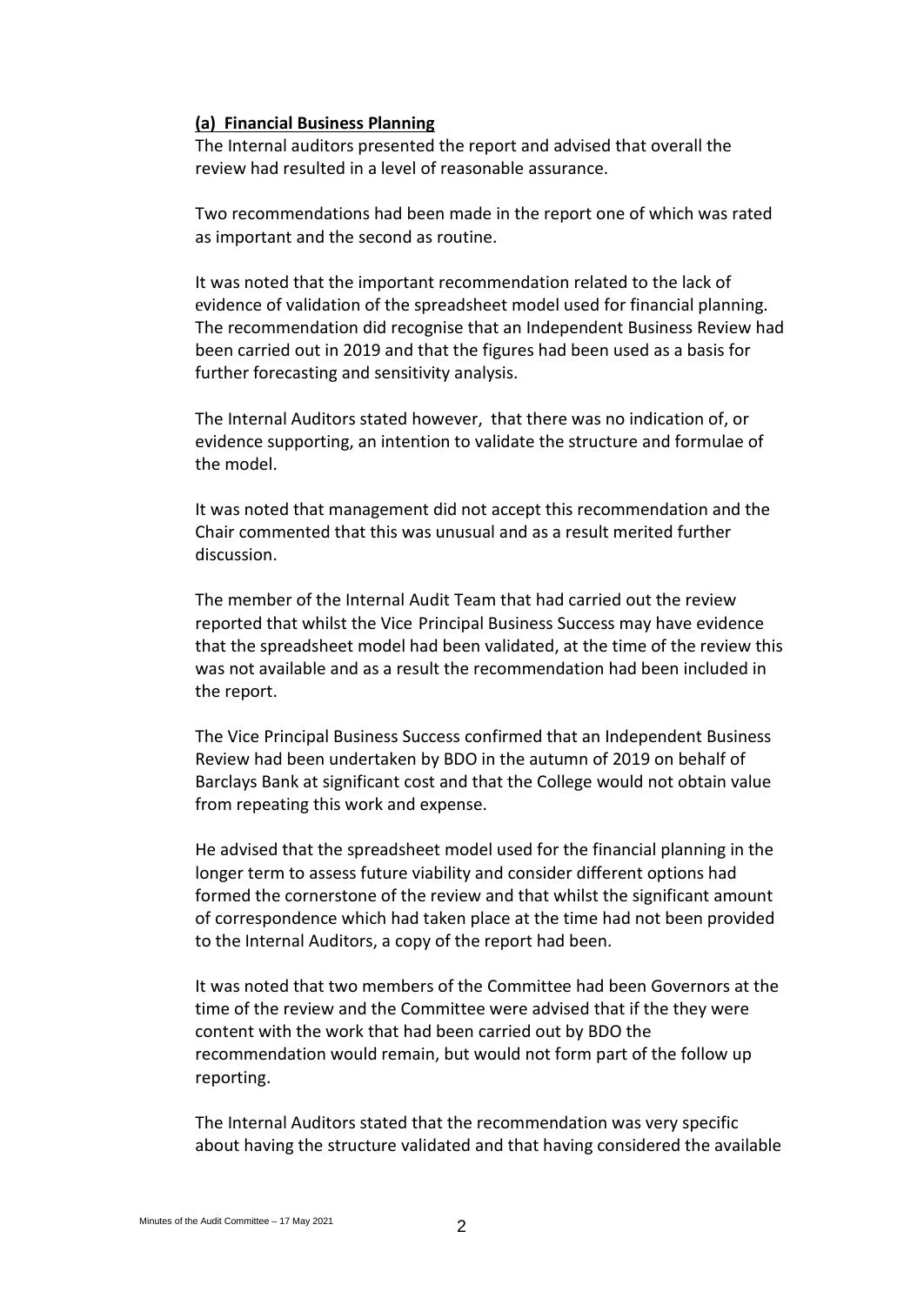documentation the BDO report confirms that an audit was not carried out and that it was based on the College's own projections.

They advised that if there were errors in the model they would have been identified as part of the Independent Business Review, but that the report did not provide any specific assurances.

The External Auditors reported that whatever work was carried out in the review it was likely to include a disclaimer and that the key issue is the likelihood of an error occurring and how much work is required to ensure the model is correct and able to prevent loss.

The Vice Principal Business Success confirmed that this was the reason the Independent Business Review had been carried out and that this had included discussions with stakeholders about the College's position in relation to loan covenants and debt to provide comfort to the ESFA and the bank about the future forecasts.

The Internal Auditors stated that their role is to provide additional assurance to that provided by management but that they were cognisant of the firm rebuttal made by the Vice Principal Business Success.

The Committee asked in view of the work carried out in 2019 and in terms of data integrity, when in the cycle of internal audit work would it be appropriate to do a future validation, as this could be included in the management response.

The Vice Principal Business Success reported that typically financial planning would be reviewed every three years.

To support the Audit Committee in gaining further assurance, the Vice Principal Business Success advised that he would prepare a report for the next meeting which outlined the context around the Independent Business Review and the work that was carried out.

**It was resolved that the Vice Principal Business Success provide a report for the next meeting of the Committee in relation to the Independent Business Review and assurances in relation to the work that was carried out.**

## **(b) Assurance Review of Sub-Contractor Controls**

The Internal auditors presented the report and advised that the overall the review had resulted in a level of reasonable assurance.

Three recommendations were made in the report, two rated as important and one as routine.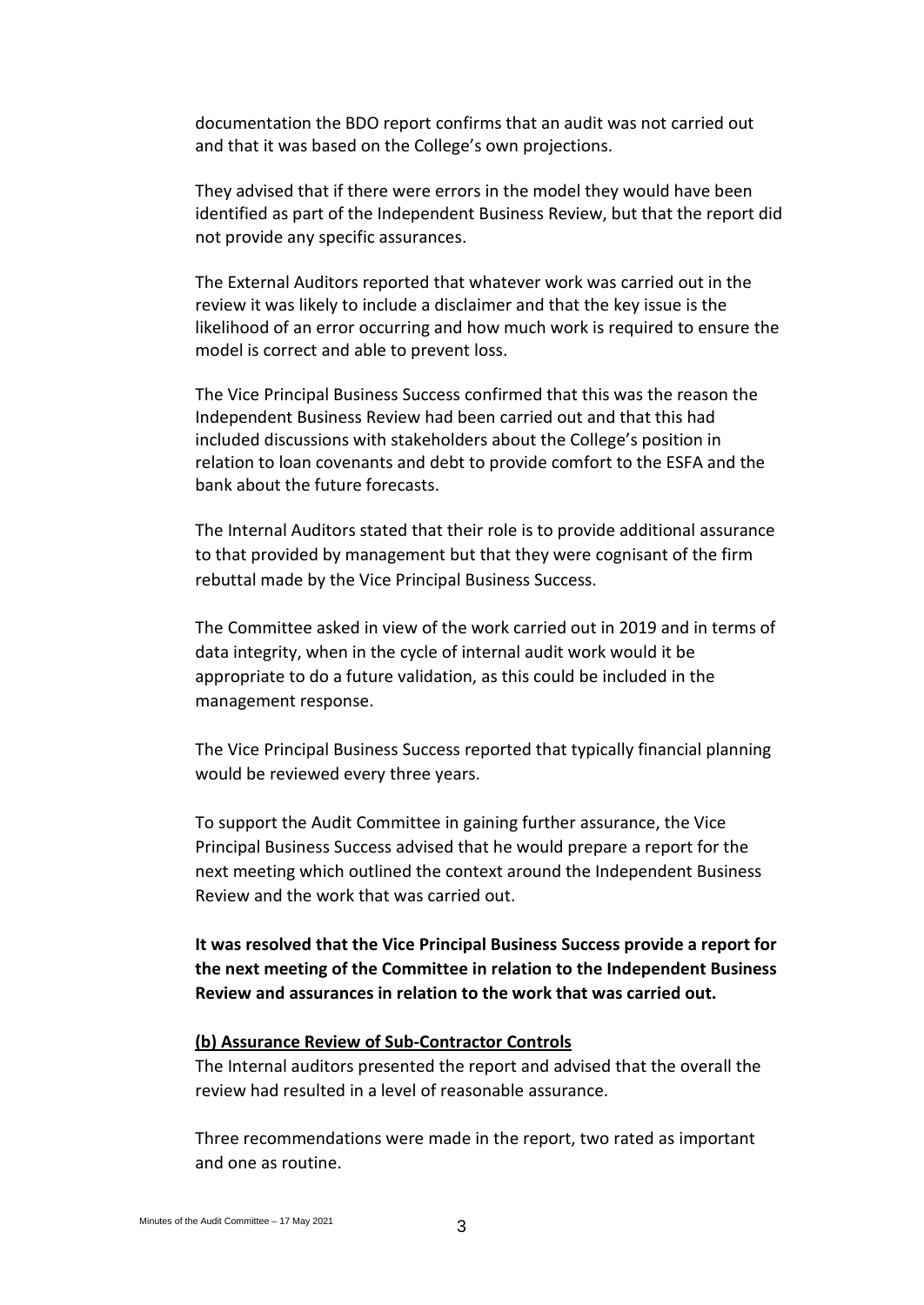The important recommendations related to reporting of the management fee for one training provider and the contract value for another provider which had been incorrectly stated in the Board of Governors report.

It was emphasised however that this was solely a reporting issue as the correct payments had been made and received.

The Internal Auditors advised that the College has all the necessary contracts in place, undertakes regular risk management profiles for each provider and carries out annual due diligence checks. There are also arrangements in place for monitoring the subcontracted provision.

**It was resolved that the Board of Governors be advised of the outcome of the Internal Audit Reviews.**

#### **19/21 OFFICE FOR STUDENTS ILR AUDIT AND ACTION PLAN (ITEM 5)**

#### *The Funding and Compliance Officer joined the meeting.*

The Vice Principal Business Success introduced the report and advised the Committee that whilst HE learners at the College represent a small percentage of students, there are extremely specific criteria imposed by the Office for Students which are particularly detailed and complex.

It was reported that the outcome of the audit of the data for the 2019/20 year was one of limited assurance and that 12 recommendations had been made, including three rated as high and four rated as medium.

The Funding and Compliance Officer reported that all the action points had been accepted and will be addressed. He advised that many of the recommendations related to coding issues and definitions and that these would be revisited to ensure that staff have a clear understanding of the requirements.

The Committee considered the action plan that had been prepared and submitted to the Office for Students and the Vice Principal Business Success reported that the actions would be followed up by the Internal Auditors as part of their follow up procedures.

The Committee was also advised that the recommendations did not involve any risk of loss of funding, although the Vice Principal Business Success reported that Colleges must register with the Office for Students and there may be a risk of de-registration if the issues are not addressed.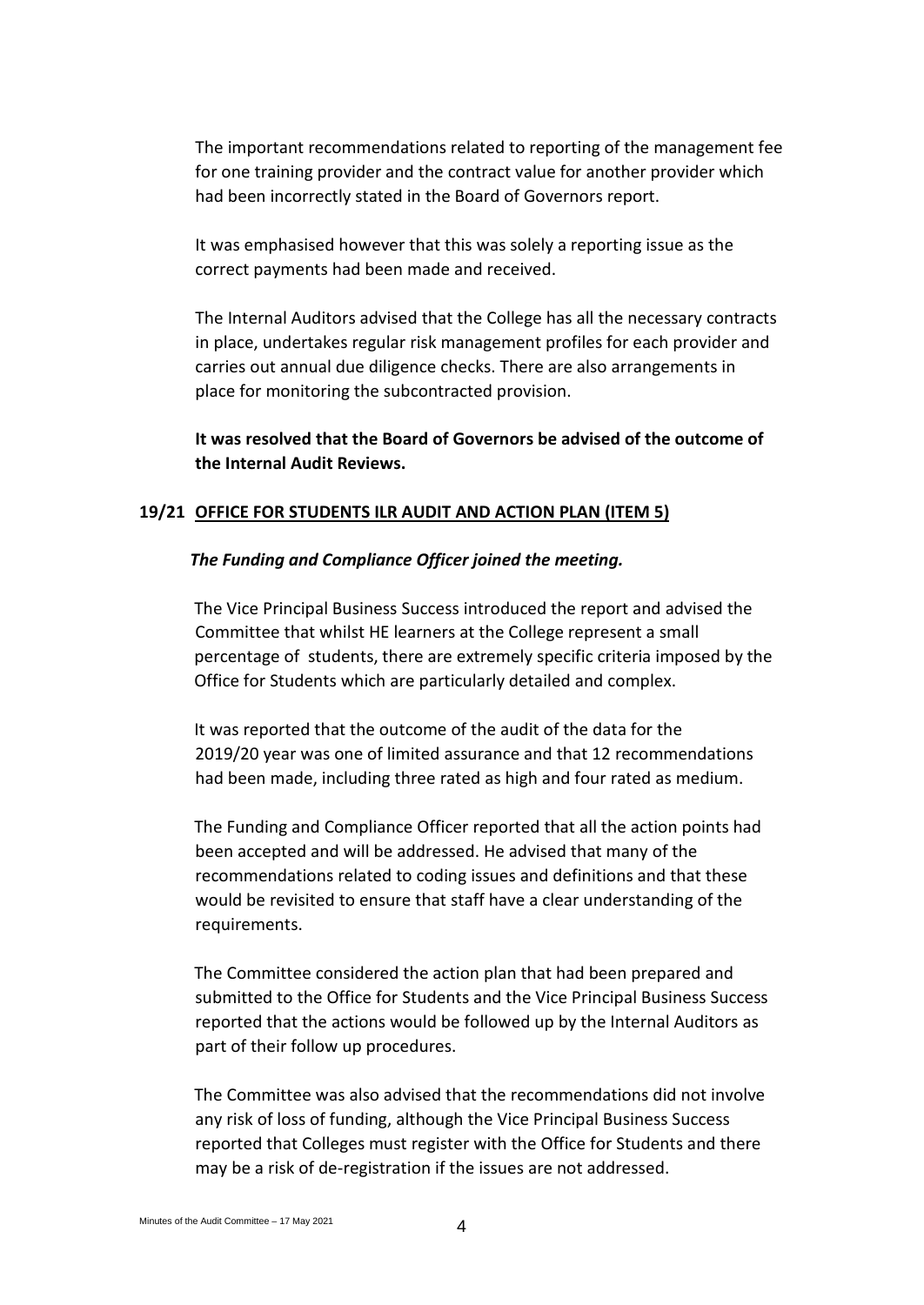The Committee asked whether the outcome of the report posed any risk of reputational damage for the College?

The Funding and Compliance Manager reported there was unlikely to be any reputational damage and that he had been advised that the College had been asked to review and submit the data as it could affect the historical trend data used by the Office for Students to predict future student numbers.

**It was resolved that the Audit Committee note the report and that the action plan form part of the follow-up procedures of the Internal Auditors.**

## **20/21 RISK MANAGEMENT UPDATE (ITEM 6)**

The Vice Principal Business Success presented the report which included the usual College risk register and the risk register specific to COVID 19.

It was noted that there are 35 risks included on the main register and 26 on the COVID 19 risk register and that there had been little change since the last report with only three risk scores decreasing and one increasing.

The Vice Principal Business Success reported that the small number of changes is not typical of the risk register in the second term, but that there is a sense that as the situation continues to improve, many of the pandemic related issues will potentially be resolved.

The Vice Principal Business Success highlighted the significant risks and that these were typically reported within reports to the Board of Governors.

**It was resolved that the Committee note the report and advise the Board of Governors.**

## **21/21 DATA QUALITY AND AUDIT (ITEM 7)**

It was agreed that this item would be considered as part of the report on the Post 16 Audit Code of Practice.

## **22/21 REVIEW OF FRAUD PROCESSES (ITEM 8)**

The Head of Governance presented the report and the updated Anti-Fraud Plan, Anti Bribery Plan and Fraud Response Plan.

The Committee noted that main change to the Anti-Fraud Plan and the Fraud Response plan were to identify the Vice Principal Business Success and not the Head of Governance to the Board of Governors as the individual to whom instances of suspected fraud are notified and the way in which decisions are made as to whether a special investigation should be carried out.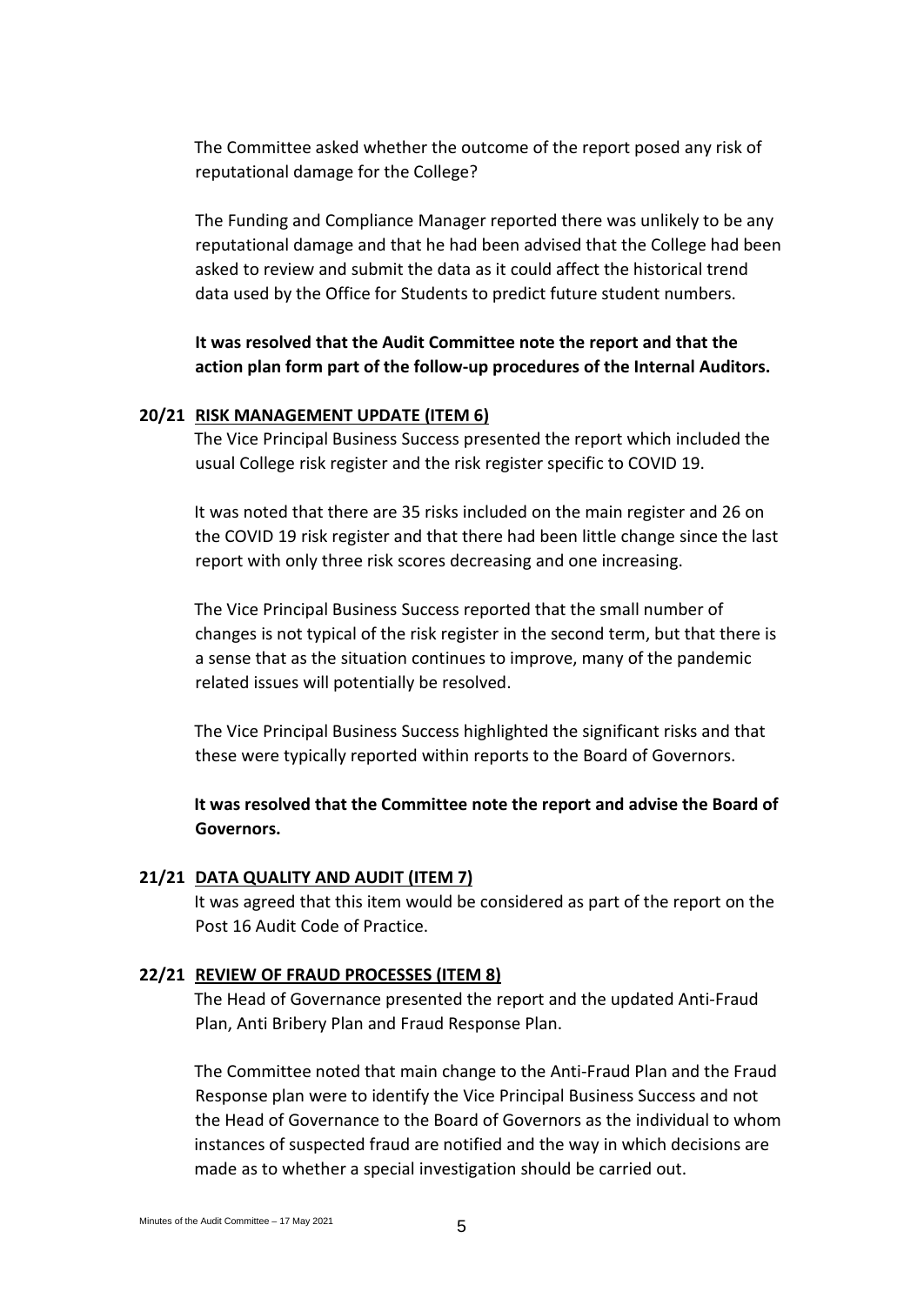It was reported that the Anti Bribery Policy had also been updated to extend the definition of bribery and to refer to the Anti-Fraud Policy and the Fraud Response Plan.

The Committee asked whether there were any lessons learnt in relation to the COVID pandemic and the different ways of working and whether this had highlighted any potential weaknesses or resulted in changes to policies to ensure there are no opportunities for fraud.

The Vice Principal Business Success reported that the move to working remotely has been significant and in some cases led to changes e.g. in using electronic signatures. However clear segregation of duties had been maintained and the Vice Principal Business Success confirmed that he was not aware of any increased risk of fraud during the lockdown period.

The Head of Governance drew the attention of the Committee to the Anti Fraud Checklist which was appended to the report and the actions that had been identified.

One of the actions related to training for Governors and the Chair asked whether members of the Audit Committee would welcome appropriate training and development being identified.

Members of the Committee commented that whilst they undertake training as part of their employment, it was always helpful to have training and development which fits the context of the College.

It was agreed the Head of Governance and the Chair should liaise to identify opportunities for appropriate training and development.

The Committee asked whether the Governing body as a whole would also be undertaking training. The Head of Governance advised that a schedule of development sessions is being established and these will commence in the new academic year.

The Internal Auditors commented that at some Colleges the Committee takes 'deep dives' into particular risks by having presentations at the start of meetings and it was agreed that this would also be given consideration.

**It was resolved that the updated Anti-Fraud Policy, the updated Fraud Response Plan and the Anti Bribery Policy be recommended to the Board of Governors for approval.**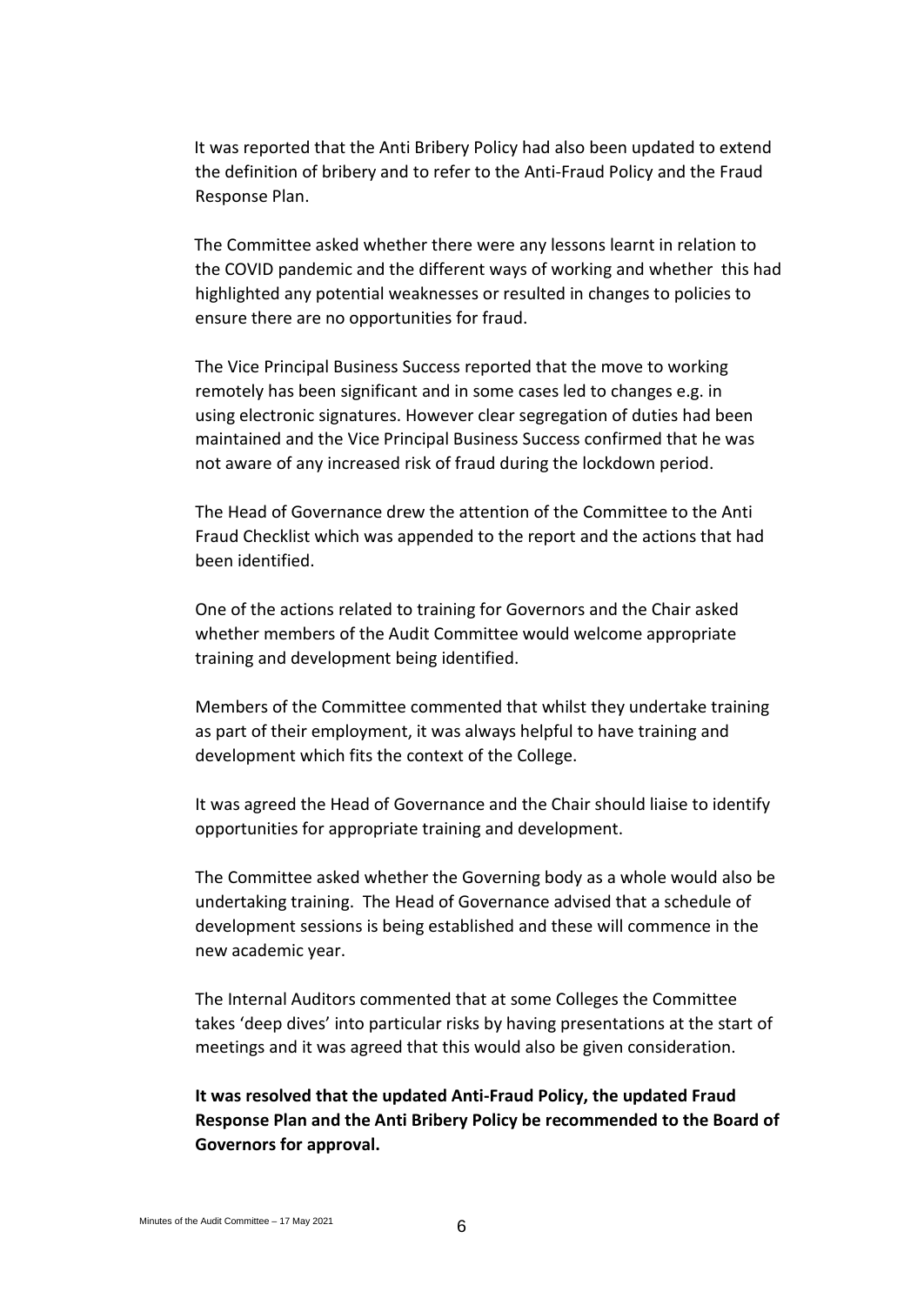## **23/21 POST 16 AUDIT CODE OF PRACTICE (ITEM 9)**

The Head of Governance introduced the report and highlighted the changes that had been made to the Post 16 Audit Code of Practice which was published on 1 March 2021.

The External Auditors reported a significant change was the removal of the provision of assurances by the ESFA to external auditors in respect of whether income recognised in the accounts from funding generated through the ILR (individual Learner Record) is fairly stated.

As a result, External Auditors will need to undertake additional work to provide this assurance. This will be an additional cost to Colleges but there is also a concern that audit providers will have to find additional capacity to carry out the necessary work.

The Vice Principal Business Success reported that funding audits are very detailed and take a significant amount of time. He advised that there is concern about this across the sector and that a change at this time of the year means that there is no opportunity to amend the Internal Audit plan or find other sources of assurance.

The Committee were informed that the Vice Principal Business Success had discussed the position with the External Audit Service about how the necessary work could be carried out.

The External Auditors commented that as the change had been only recently been introduced there will be different approaches taken in relation to the 2020/21 financial year. Whilst some audit providers may not carry out additional work, RSM was one of the providers who had carried out these audits on behalf of the ESFA and as a result appreciate the risks of not obtaining an appropriate level of assurance.

The Vice Principal Business Success advised that having discussed the position with the External Auditors it was clear that they would find it difficult to provide the additional capacity currently to carry out the necessary work. As a result, it was proposed that the Vice Principal Business Success should contact other audit providers on the framework to find out their approach and what capacity they would have to carry out a funding audit.

**It was agreed that in the first instance the Vice Principal Business Success would approach the audit firms named on the framework and feedback to the Chair of the Audit Committee.**

#### **24/21 REVIEW OF TERMS OF REFERENCE (ITEM 10)**